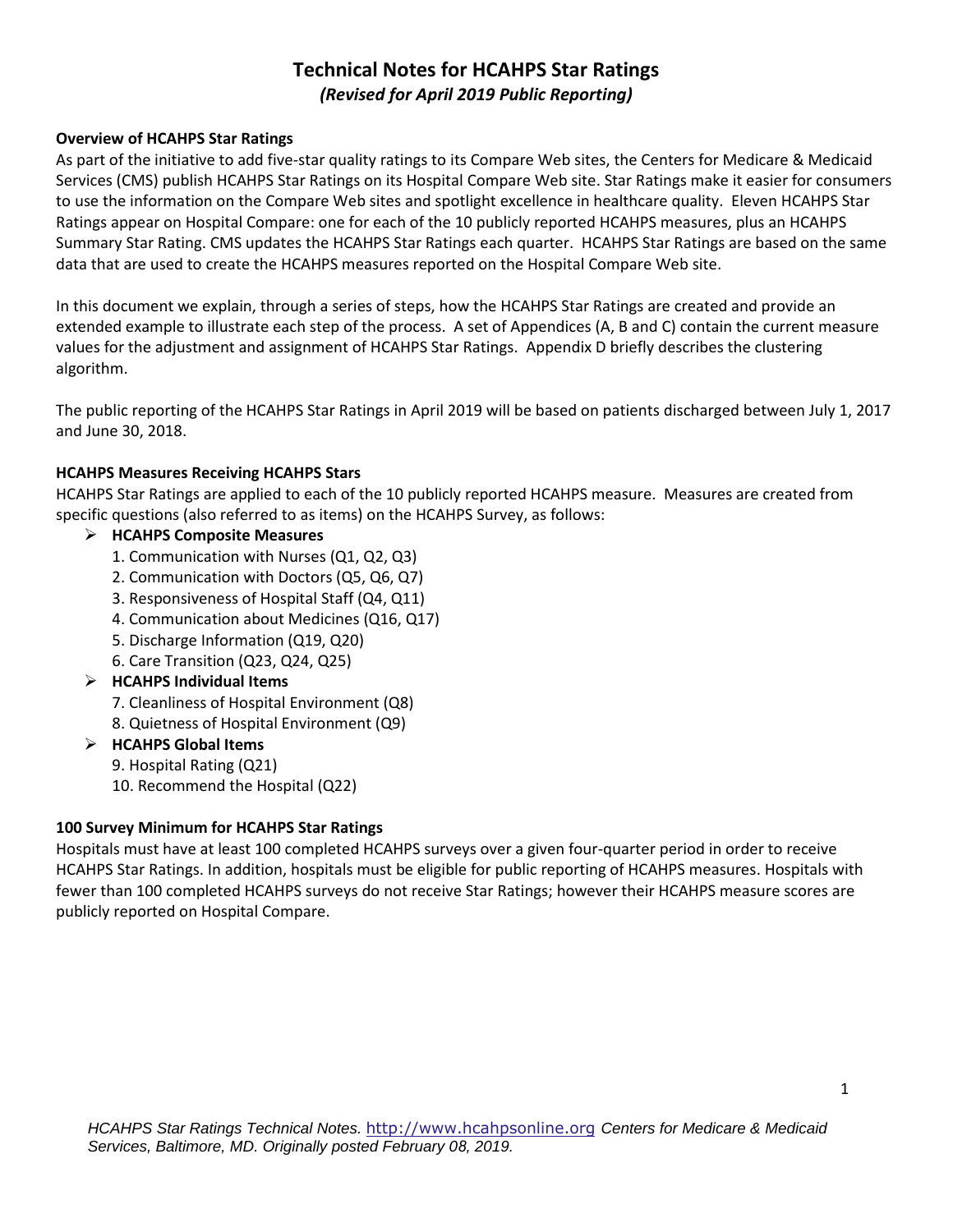## **Construction and Adjustment of HCAHPS Linear Scores**

CMS employs all survey responses in the construction of the HCAHPS Star Ratings. The responses to the survey items used in each HCAHPS measure (shown below) are scored linearly, adjusted, rescaled, averaged across quarters, and rounded to produce a 0-100 linear-scaled score ("Linear Score"). The five steps occur as follows:

## **One: Linear scoring**

The Linear Score used in HCAHPS Star Ratings is closely related to the "top-box," "middle-box" and "bottom-box" scores publicly reported on the Hospital Compare Web site.

Individual responses to the HCAHPS Survey are scored as follows:

## **For items 1-9, 11, and 16-17:**

 $\triangleright$  "Never" = 1; "Sometimes" = 2; "Usually" = 3; and "Always" = 4

## **For items 19 and 20:**

 $\triangleright$  "No" = 0; and "Yes" = 1

## **For item 21:**

 $\triangleright$  Hospital Rating "0" = 0; Hospital Rating "1" = 1; Hospital Rating "2" = 2 ... Hospital Rating "10" = 10 **For item 22:** 

 $\triangleright$  "Definitely No" = 1; "Probably No" = 2; "Probably Yes" = 3; and "Definitely Yes" = 4

## **For items 23, 24, and 25:**

 $\triangleright$  "Strongly Disagree" = 1; "Disagree" = 2; "Agree" = 3; and "Strongly Agree" = 4

The item responses are averaged at the hospital level to form the hospital-level mean for each measure.

## **Two: Adjustment of HCAHPS linear scores**

CMS applies adjustments for the effects of patient mix, survey mode, and quarterly weighting through a series of steps, as follows.

First, CMS applies patient-mix adjustment (PMA) to quarterly HCAHPS scores to account for the tendency of certain patient sub-groups to respond more positively or negatively to the HCAHPS Survey. PMA enables fair comparisons across hospitals by adjusting hospital scores as if all hospitals had an identical mix of patient characteristics. The patientmix adjustment table can be found in Appendix A (Table 1). Appendix A (Table 2) also contains the national means for patient-mix variables. These adjustments are applied to HCAHPS scores on the scale shown above. These values are shown for each answer option on the survey instrument. Additional information about the application of the HCAHPS patient-mix adjustments, including the definition of the PMA factors, can be found in the documents on the HCAHPS On-Line Web site[, www.hcahpsonline.org,](http://www.hcahpsonline.org/) under the *"Mode & Patient-Mix Adj"* button.

Second, HCAHPS quarterly scores are adjusted for the effect of mode of survey administration (mail, telephone, mixed mode or Interactive Voice Response). CMS derived the survey mode adjustments from a large-scale, randomized mode experiment. The mode adjustments are included in Appendix B. Similar to PMA, these adjustment are applied on the original scale shown on the HCAHPS survey instrument for each measure. For detailed information about the mode experiment and survey mode adjustment, please see [www.hcahpsonline.org.](http://www.hcahpsonline.org/)

If the measure is a multi-item composite, averaging of items within composites takes place at this point.

### **Three: Rescaling of HCAHPS linear adjusted scores**

Each adjusted HCAHPS linear measure score on the original scale (shown above) is then transformed into a 0-100 linearscaled score using the following conversion: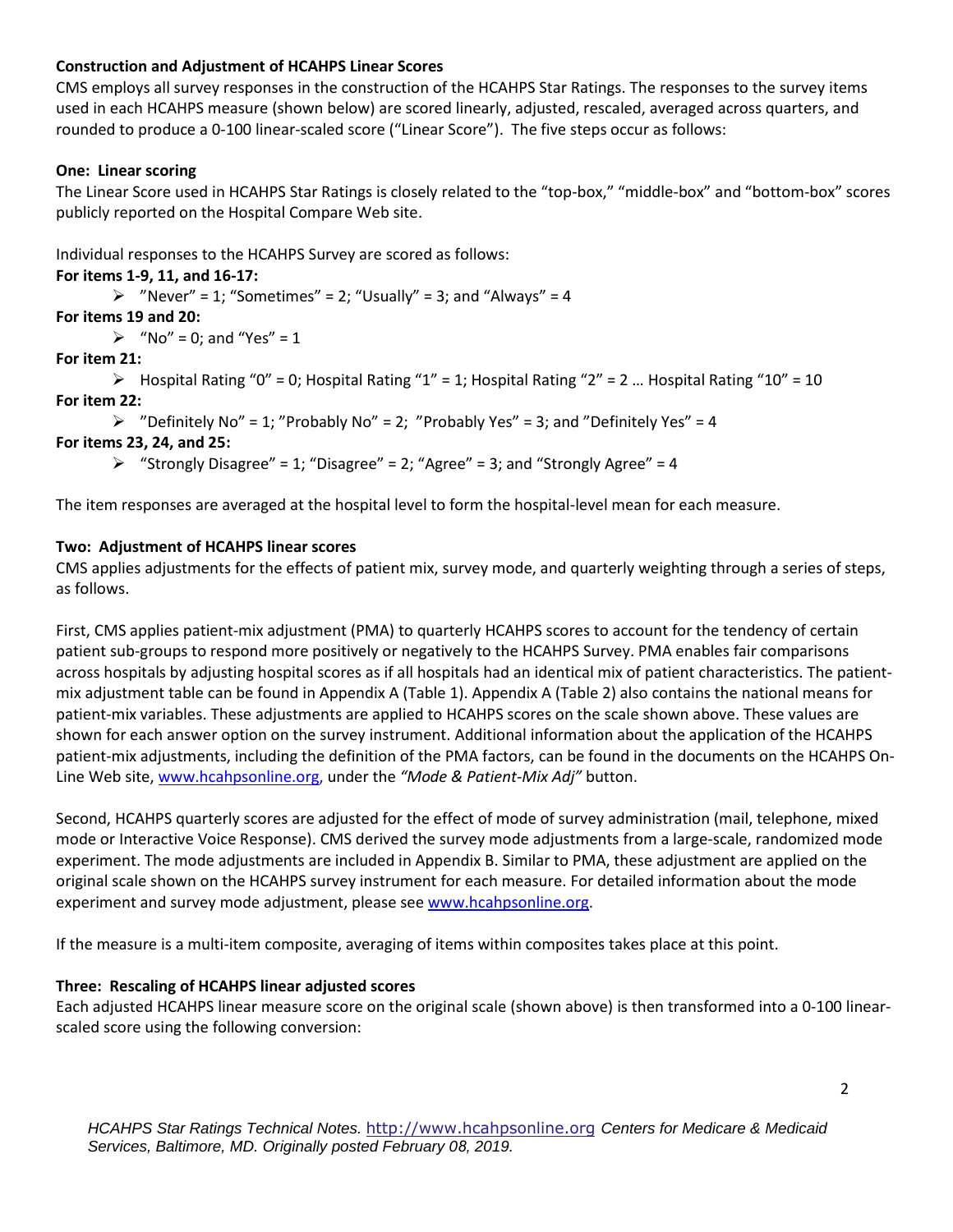The PMA- and mode-adjusted hospital-level measure mean, **M**, minus the lowest possible response to the measure, **R**, divided by the highest possible response to the measure, **K**, minus the lowest response, R. An example follows:

$$
100*\frac{M-R}{K-R}
$$

### **Four: Weighted Average of Quarters of HCAHPS linear scores**

The four-quarter averages of HCAHPS linear scores are weighted proportionately to the number of eligible patients seen by the hospital in each quarter of the reporting period. Specifically, each quarter's score has a quarterly weight equal to that quarter's eligible discharge size divided by the total eligible discharge size for the four quarters that make up the reporting period.

### **Five: Rounding of HCAHPS linear scores**

The four-quarter averages of HCAHPS linear scores are rounded to integer values (whole numbers) using standard rounding rules, as follows:

If the unrounded four-quarter average is less than [X.5], then round down to nearest whole integer. If the unrounded four-quarter average is equal to or greater than [X.5], then round up to nearest whole integer.

#### **An example of the calculation of an HCAHPS Linear Score**

The following is an example of the construction and adjustment of an HCAHPS linear score.

#### **Step 1: Linear scoring**

For a single quarter from Hospital A, 5 patients responded by telephone to HCAHPS Survey Cleanliness item (item 8) as follows: 4, 4, 3, 2, and 4. The mean of these responses is **3.4**.

#### **Step 2: Adjustment of HCAHPS linear scores**

This hospital has a total patient-mix adjustment of **-0.038** and a telephone mode adjustment of **-0.018** (as found in the Appendices that follow).

Patient-mix adjustment applied: 3.4 – 0.038 = **3.362**  Phone mode adjustment applied: 3.362 – 0.018 = **3.29** (M) Cleanliness has a maximum response of 4  $(K)$  and a minimum response of 1  $(R)$ .

## **Step 3: Rescaling of HCAHPS linear scores**

To put this score into the 0-100 scale:  $100*(3.29 - 1) / (4 - 1) = 76.33$ Thus, **76.33** is the quarterly Linear Mean Score for Cleanliness for Hospital A.

### **Step 4: Weighted Average of Quarters of HCAHPS linear scores**

The four-quarter averages of HCAHPS linear scores are weighted proportionately to the number of eligible patients seen by the hospital in each quarter of the reporting period. For instance; a hospital has the following scores and numbers of eligibles for the four quarters in a reporting period:

Q1: 72.35, 4 eligibles; Q2: 67.26, 7 eligibles; Q3: 75.94, 8 eligibles; Q4: 76.33, 5 eligibles.

 $4 + 7 + 8 + 5 = 24$  total eligibles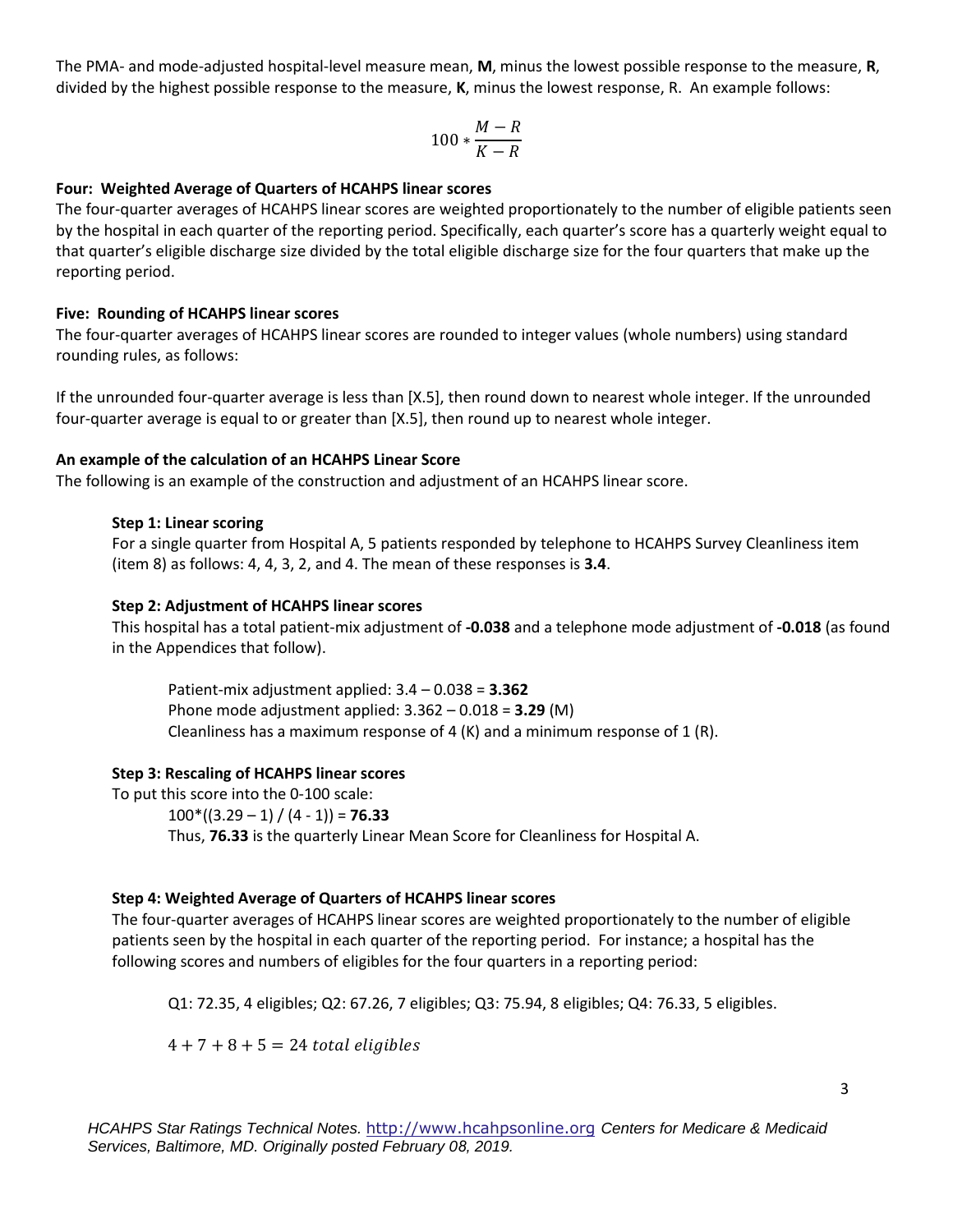$$
\left(72.35 * \left(\frac{4}{24}\right)\right) + \left(67.26 * \left(\frac{7}{24}\right)\right) + \left(75.94 * \left(\frac{8}{24}\right)\right) + \left(76.33 * \left(\frac{5}{24}\right)\right) = 72.89 \, \text{four quarter average}
$$

### **Step 5: Rounding of HCAHPS linear scores**

Four-quarter averages of HCAHPS linear scores are rounded to integer values using standard rounding rules, as follows:

72.89: .89 is greater than .5; so the linear score is rounded up to the next integer, 73.

#### **Conversion of Linear Scores into HCAHPS Star Ratings for the 10 HCAHPS Measures**

Next, CMS assigns 1, 2, 3, 4, or 5 whole stars (only whole stars are assigned; partial stars are not used) for each HCAHPS measure by applying statistical methods that utilize relative distribution and clustering.

The Star Rating for each of the 10 HCAHPS measures is determined by applying a clustering algorithm to the individual measure scores. Conceptually, the clustering algorithm identifies the 'gaps' in the data and creates five categories (one for each star rating) such that scores of hospitals in the same score category (star rating) are as similar as possible, and scores of hospitals in different categories are as different as possible. This clustering algorithm is the same one employed by CMS to determine Medicare Part C and Part D Star Ratings.

The variance in measure scores is separated into within-cluster and between-cluster sum of squares components. The algorithm develops clusters that minimize the variance of measure scores within the clusters. More specifically, the clustering algorithm minimizes the within-cluster sum of squares for each of the Star Ratings levels. The cut points (boundaries) for star assignments are derived from the range of individual measure Star Ratings per cluster. The star levels associated with each cluster are determined by ordering the means of each cluster. The cut points for the current HCAHPS Star Ratings are shown in Appendix C. Additional information about the clustering method can be found in Appendix D.

### **The HCAHPS Summary Star Rating**

In addition to Star Ratings for the 10 HCAHPS measures, CMS introduced a new metric, the HCAHPS Summary Star Rating, which is the average of all of the Star Ratings of the HCAHPS measures. The HCAHPS Summary Star Rating is constructed from the following components:

- $\triangleright$  The Star Ratings from each of the 6 HCAHPS Composite Measures
	- $\circ$  Communication with Nurses, Communication with Doctors, Responsiveness of Hospital Staff, Communication about Medicines, Discharge Information, and Care Transition.
- $\triangleright$  A single Star Rating for the HCAHPS Individual Items
	- o The average of the Star Ratings assigned to Cleanliness of Hospital Environment and Quietness of Hospital Environment.
- $\triangleright$  A single Star Rating for the HCAHPS Global Items
	- o The average of the Star Ratings assigned to Hospital Rating and Recommend the Hospital.

The 8 Star Ratings (6 Composite Measure Star Ratings + Star Rating for Individual Items + Star Rating for Global Items) are combined as a simple average to form the HCAHPS Summary Star Rating. In the final step, normal rounding rules are applied to the 8-measure average to arrive at the HCAHPS Summary Star Rating (1, 2, 3, 4, or 5 stars).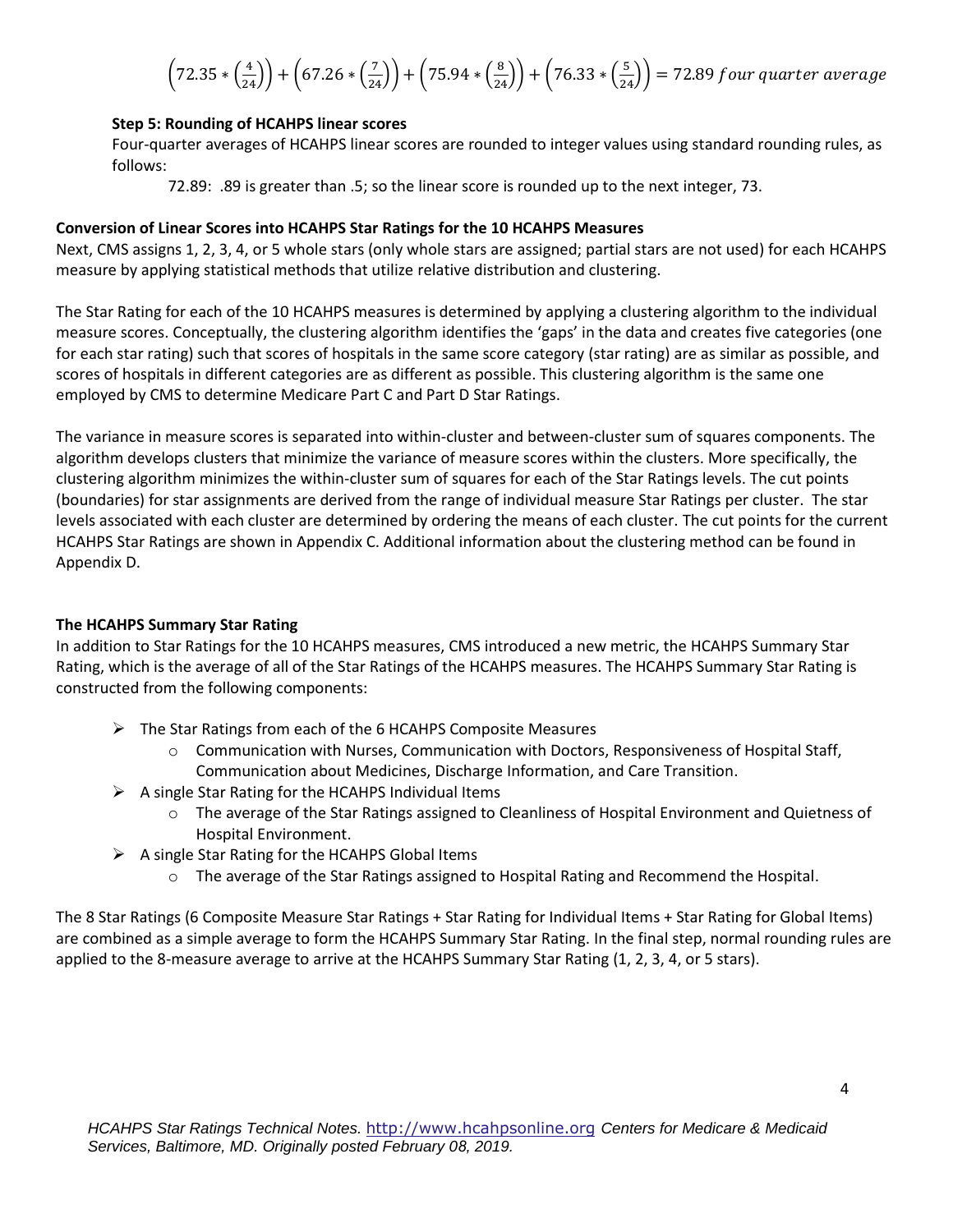## **An example of the calculation of the HCAHPS Summary Star Rating.**

The following is an example of how to calculate the HCAHPS Summary Star Rating. Suppose a hospital has Star Ratings for each of the 10 HCAHPS measures as shown in following table.

|                                            | 10<br><b>HCAHPS</b><br><b>Measure</b><br><b>Star</b><br>Ratings | 8 Star<br><b>Ratings</b><br>Used in<br><b>HCAHPS</b><br><b>Summary</b><br><b>Star Rating</b> | 8-Measure<br><b>HCAHPS Summary Star</b><br><b>Rating Average</b><br>(unrounded) | <b>HCAHPS</b><br><b>Summary</b><br><b>Star Rating</b><br>(rounded) |
|--------------------------------------------|-----------------------------------------------------------------|----------------------------------------------------------------------------------------------|---------------------------------------------------------------------------------|--------------------------------------------------------------------|
| <b>HCAHPS Composite Measures</b>           |                                                                 |                                                                                              |                                                                                 |                                                                    |
| <b>Communication with Nurses</b>           | 4                                                               | 4                                                                                            |                                                                                 |                                                                    |
| <b>Communication with Doctors</b>          | 3                                                               | 3                                                                                            |                                                                                 |                                                                    |
| Responsiveness of Hospital Staff           | 4                                                               | 4                                                                                            |                                                                                 |                                                                    |
| <b>Communication about Medicines</b>       | 4                                                               | 4                                                                                            |                                                                                 | 4                                                                  |
| Discharge Information                      | 4                                                               | 4                                                                                            |                                                                                 |                                                                    |
| <b>Care Transition</b>                     | 3                                                               | 3                                                                                            | $(4+3+4+4+4+3+5+3.5)/8$<br>$= 3.813$                                            |                                                                    |
| <b>HCAHPS Individual Items</b>             |                                                                 |                                                                                              |                                                                                 |                                                                    |
| <b>Cleanliness of Hospital Environment</b> | 5                                                               | $(5+5)/2$                                                                                    |                                                                                 |                                                                    |
| Quietness of Hospital Environment          | 5                                                               | $= 5$                                                                                        |                                                                                 |                                                                    |
| <b>HCAHPS Global Items</b>                 |                                                                 |                                                                                              |                                                                                 |                                                                    |
| <b>Hospital Rating</b>                     | 4                                                               | $(4+3)/2$                                                                                    |                                                                                 |                                                                    |
| Recommend the Hospital                     | 3                                                               | $= 3.5$                                                                                      |                                                                                 |                                                                    |

**Step 1:** Calculate a Star Rating for HCAHPS Individual Items by averaging the Star Ratings for Cleanliness of Hospital Environment and Quietness of Hospital Environment.

In this example, the Star Rating for HCAHPS Individual Items =  $(5+5)/2 = 5$ .

**Step 2:** Calculate a Star Rating for HCAHPS Global Items by averaging the Star Ratings for Hospital Rating and Recommend the Hospital.

In this example, the Star Rating for HCAHPS Global Items = (4+3)/2 = 3.5. *Note: Do not round this average.*

**Step 3:** Calculate the HCAHPS Summary Star Rating as the average of the 6 composite measure Star Ratings, the Star Rating for HCAHPS Individual Items, and the Star Rating for HCAHPS Global Items. In this example, the HCAHPS Summary Star Rating =  $(4+3+4+4+3+5+3.5)/8=3.813$ .

**Step 4:** Lastly, round the 8-Measure HCAHPS Summary Star Rating Average using the rounding table below. In this example, the hospital's HCAHPS Summary Star Rating rounds to 4 stars.

CMS uses standard rounding rules for the assignment of HCAHPS Summary Stars, as follows:

| <b>8-Measure HCAHPS Summary Star Rating</b><br>Average | <b>HCAHPS Summary Star Rating Assignment</b> |  |  |  |
|--------------------------------------------------------|----------------------------------------------|--|--|--|
| $≥1.00$ and <1.50                                      | 1 Star                                       |  |  |  |
| $≥1.50$ and $<2.50$                                    | 2 Stars                                      |  |  |  |
| $≥2.50$ and $< 3.50$                                   | 3 Stars                                      |  |  |  |
| ≥3.50 and $<4.50$                                      | 4 Stars                                      |  |  |  |
| $≥4.50$ and ≤5.00                                      | 5 Stars                                      |  |  |  |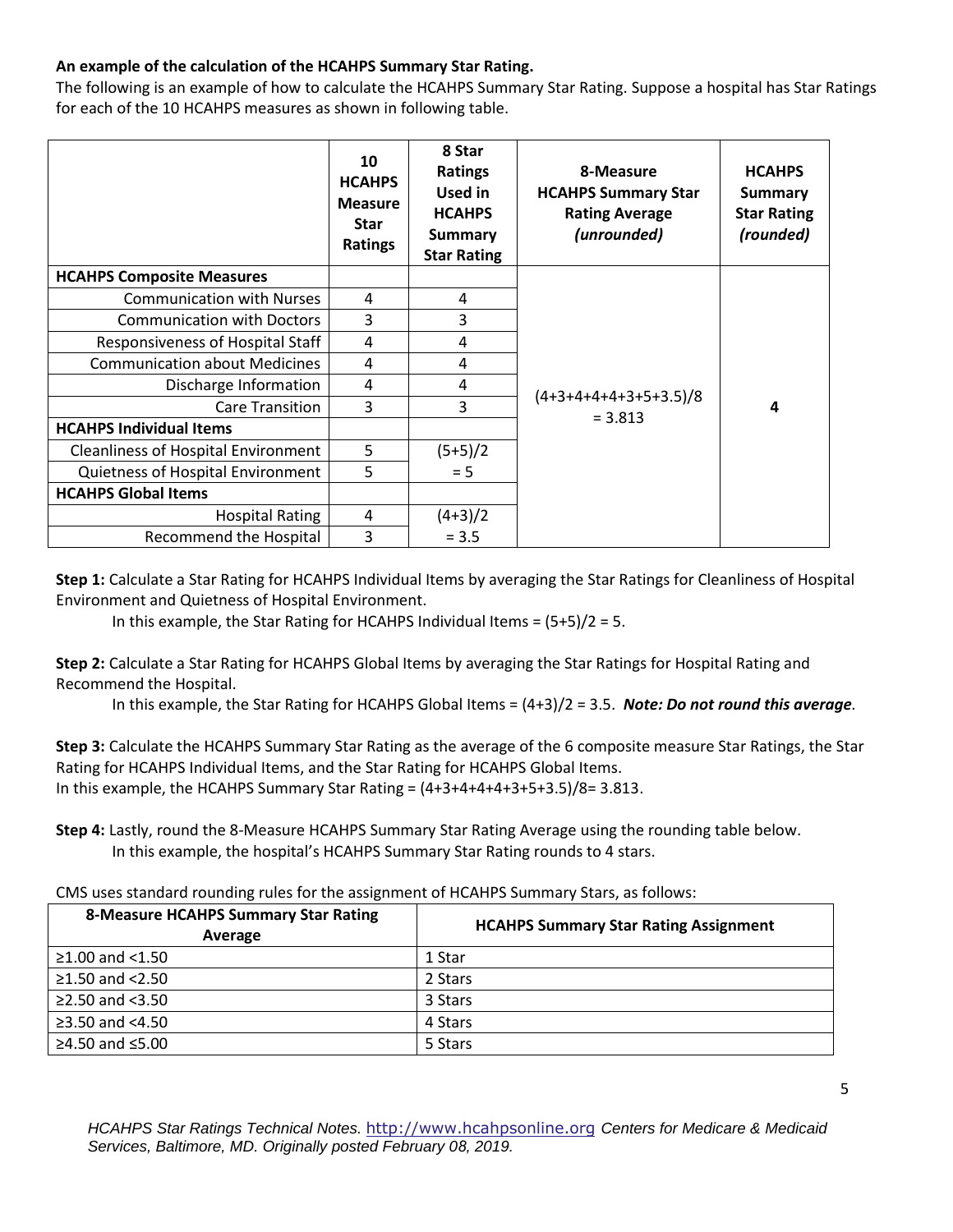**Appendix A, Table 1: HCAHPS Patient-Mix Adjustments of Linear Scores for Patients Discharged Between Quarter 3, 2017 and Quarter 2, 2018 (July 1, 2017 to June 30, 2018)**

| Patient-Mix<br>Adjustment (PMA)                                                           | Comm. with Nurses | Comm. with Doctors | Responsiveness of Hosp.<br>Staff | Comm. About Medicines | Env.<br>Cleanliness of Hosp. | Quietness of Hosp. Env. | Discharge Information | Care Transition | Hospital Rating | Recommend the Hospital |
|-------------------------------------------------------------------------------------------|-------------------|--------------------|----------------------------------|-----------------------|------------------------------|-------------------------|-----------------------|-----------------|-----------------|------------------------|
| Education (per level;<br>1=8th grade or less and<br>6=More than 4-year<br>college degree) | 0.0134            | 0.0173             | 0.0230                           | 0.0487                | 0.0136                       | 0.0459                  | 0.0038                | 0.0009          | 0.1037          | 0.0162                 |
| Self-Rated Health (per<br>level; 1=Excellent and<br>5=Poor)                               | 0.0677            | 0.0701             | 0.0904                           | 0.1007                | 0.0648                       | 0.0673                  | 0.0110                | 0.0821          | 0.2570          | 0.0817                 |
| Response Percentile<br>(per 1% of response<br>percentile)                                 | 0.0024            | 0.0025             | 0.0034                           | 0.0036                | 0.0008                       | 0.0004                  | 0.0004                | 0.0024          | 0.0064          | 0.0022                 |
| <b>LANGUAGE SPOKEN AT</b><br><b>HOME</b>                                                  |                   |                    |                                  |                       |                              |                         |                       |                 |                 |                        |
| Spanish                                                                                   | $-0.0214$         | $-0.0503$          | $-0.0268$                        | $-0.0729$             | 0.0108                       | $-0.0840$               | $-0.0170$             | $-0.0191$       | $-0.4438$       | $-0.1401$              |
| Chinese                                                                                   | 0.0675            | 0.0556             | 0.0890                           | 0.0150                | 0.0177                       | $-0.0457$               | $-0.0221$             | 0.0846          | 0.0162          | 0.0011                 |
| R/V/P/O                                                                                   | 0.0236            | 0.0122             | 0.0621                           | $-0.0315$             | 0.0505                       | $-0.0844$               | 0.0013                | 0.0580          | 0.0208          | $-0.0142$              |
| English (REFERENCE)                                                                       | 0.0000            | 0.0000             | 0.0000                           | 0.0000                | 0.0000                       | 0.0000                  | 0.0000                | 0.0000          | 0.0000          | 0.0000                 |
| <b>AGE</b>                                                                                |                   |                    |                                  |                       |                              |                         |                       |                 |                 |                        |
| Age 18-24                                                                                 | 0.0667            | 0.0691             | 0.1394                           | $-0.1339$             | 0.0446                       | $-0.0021$               | $-0.0334$             | $-0.0359$       | 0.7064          | 0.2324                 |
| Age 25-34                                                                                 | 0.0353            | 0.0497             | 0.0512                           | $-0.1593$             | 0.0395                       | $-0.0239$               | $-0.0387$             | $-0.0767$       | 0.5698          | 0.1708                 |
| Age 35-44                                                                                 | 0.0209            | 0.0325             | 0.0307                           | $-0.1504$             | 0.0585                       | $-0.0041$               | $-0.0396$             | $-0.0682$       | 0.4673          | 0.1397                 |
| Age 45-54                                                                                 | $-0.0180$         | $-0.0168$          | $-0.0190$                        | $-0.1873$             | 0.0493                       | $-0.0032$               | $-0.0484$             | $-0.0925$       | 0.2534          | 0.0662                 |
| Age 55-64                                                                                 | $-0.0409$         | $-0.0397$          | $-0.0480$                        | $-0.1745$             | 0.0413                       | 0.0010                  | $-0.0504$             | $-0.0992$       | 0.1074          | 0.0282                 |
| Age 65-74                                                                                 | $-0.0583$         | $-0.0615$          | $-0.0615$                        | $-0.1633$             | 0.0313                       | $-0.0147$               | $-0.0493$             | $-0.1001$       | $-0.0261$       | $-0.0057$              |
| Age 75-84                                                                                 | $-0.0391$         | $-0.0423$          | $-0.0415$                        | $-0.0957$             | 0.0267                       | $-0.0063$               | $-0.0243$             | $-0.0503$       | $-0.0480$       | $-0.0117$              |
| Age 85+ (REFERENCE)                                                                       | 0.0000            | 0.0000             | 0.0000                           | 0.0000                | 0.0000                       | 0.0000                  | 0.0000                | 0.0000          | 0.0000          | 0.0000                 |
| <b>SERVICE LINE</b>                                                                       |                   |                    |                                  |                       |                              |                         |                       |                 |                 |                        |
| <b>Male Medical</b>                                                                       | $-0.0180$         | 0.0023             | $-0.0268$                        | $-0.1074$             | $-0.1157$                    | $-0.0034$               | $-0.0252$             | $-0.0260$       | $-0.0432$       | $-0.0342$              |
| Male Surgical                                                                             | $-0.0473$         | $-0.1565$          | $-0.0723$                        | $-0.1826$             | $-0.1359$                    | $-0.0484$               | $-0.0658$             | $-0.1115$       | $-0.3490$       | $-0.1426$              |
| Female Medical<br>(REFERENCE)                                                             | 0.0000            | 0.0000             | 0.0000                           | 0.0000                | 0.0000                       | 0.0000                  | 0.0000                | 0.0000          | 0.0000          | 0.0000                 |
| <b>Female Surgical</b>                                                                    | $-0.0250$         | $-0.1632$          | $-0.0473$                        | $-0.0598$             | $-0.0231$                    | $-0.0733$               | $-0.0554$             | $-0.0863$       | $-0.3022$       | $-0.1108$              |
| <b>Female Maternity</b>                                                                   | $-0.1064$         | $-0.2048$          | $-0.2325$                        | $-0.2377$             | $-0.0070$                    | $-0.2014$               | $-0.0590$             | $-0.1006$       | $-0.6181$       | $-0.2353$              |
| <b>INTERACTIONS</b>                                                                       |                   |                    |                                  |                       |                              |                         |                       |                 |                 |                        |
| Surgical Line * Age <sup>1</sup>                                                          | 0.0016            | 0.0118             | $-0.0016$                        | 0.0015                | $-0.0029$                    | 0.0031                  | $-0.0012$             | 0.0058          | 0.0246          | 0.0092                 |
| Maternity Line * Age <sup>1</sup>                                                         | 0.0082            | 0.0133             | 0.0067                           | 0.0125                | $-0.0055$                    | 0.0001                  | 0.0084                | 0.0068          | 0.0818          | 0.0239                 |

 $^1$  Age takes on the values of 1 to 8 as follows: (1: 18 to 24); (2: 25 to 34); (3: 35 to 44); (4: 45 to 54); (5: 55 to 64); (6: 65 to 74); (7: 75 to 84); and (8: 85+).

6

*HCAHPS Star Ratings Technical Notes.* [http://www.hcahpsonline.org](http://www.hcahpsonline.org/) *Centers for Medicare & Medicaid Services, Baltimore, MD. Originally posted February 08, 2019.*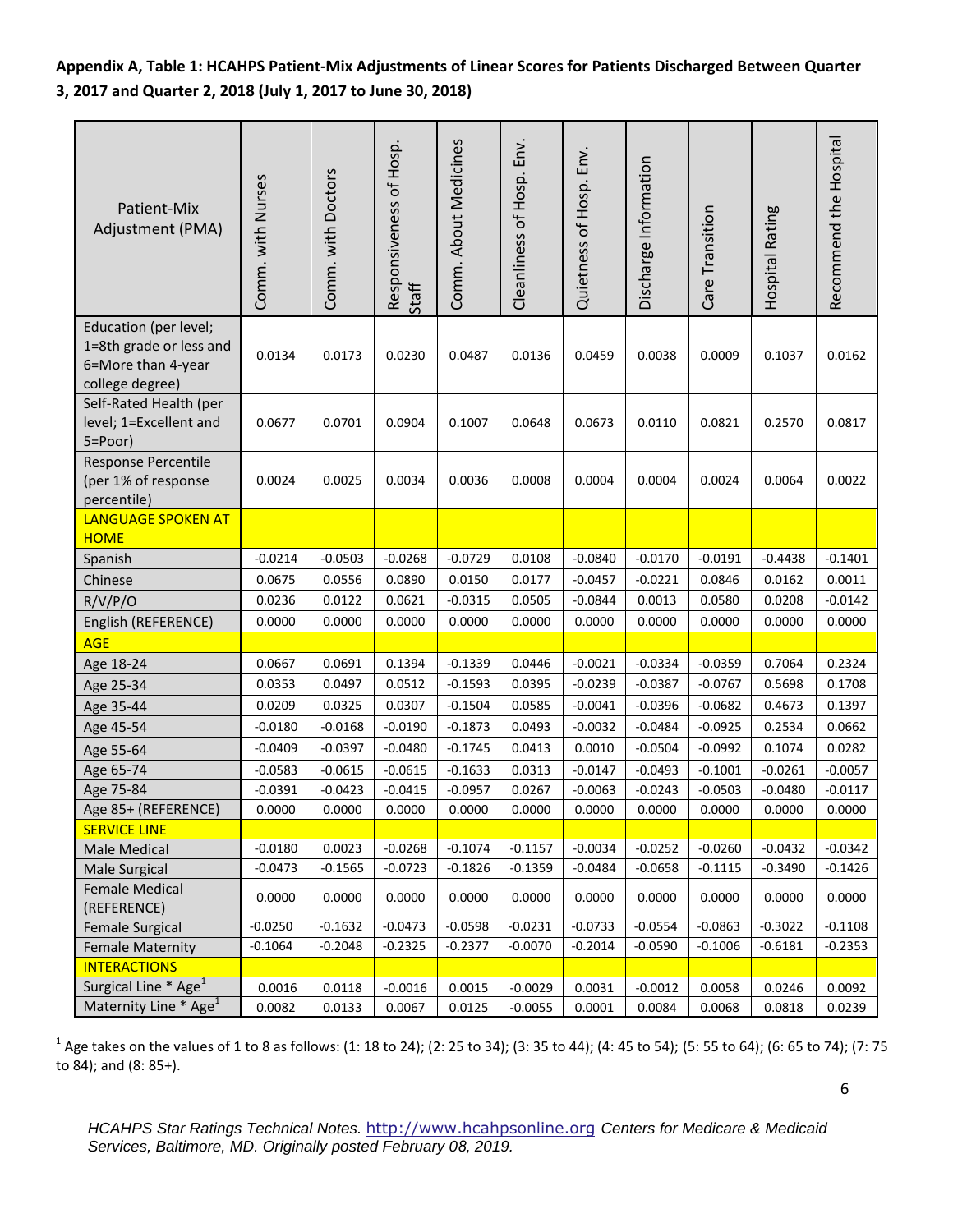## **Appendix A, Table 2: National Means of PMA Variables for Patients Discharged Between Quarter 3, 2017 and Quarter 2, 2018 (July 1, 2017 to June 30, 2018)**

| Patient-Mix Adjustment<br>(PMA)                                                        | <b>National Mean</b> |
|----------------------------------------------------------------------------------------|----------------------|
| Education (per level;<br>1=8th grade or less and 6=More<br>than 4-year college degree) | 3.597                |
| Self-Rated Health (per level;<br>1=Excellent and 5=Poor)                               | 2.868                |
| Response Percentile                                                                    | 14.6%                |
| LANGUAGE SPOKEN AT HOME                                                                |                      |
| Spanish                                                                                | 4.2%                 |
| Chinese                                                                                | 0.3%                 |
| R/V/P/O                                                                                | 1.4%                 |
| English (REFERENCE)                                                                    | 94.1%                |
| <b>AGE</b>                                                                             |                      |
| Age 18-24                                                                              | 2.7%                 |
| Age 25-34                                                                              | 7.7%                 |
| Age 35-44                                                                              | 4.9%                 |
| Age 45-54                                                                              | 7.9%                 |
| Age 55-64                                                                              | 17.9%                |
| Age 65-74                                                                              | 26.2%                |
| Age 75-84                                                                              | 22.1%                |
| Age 85+ (REFERENCE)                                                                    | 10.5%                |
| <b>SERVICE LINE</b>                                                                    |                      |
| <b>Male Medical</b>                                                                    | 27.4%                |
| <b>Male Surgical</b>                                                                   | 13.1%                |
| <b>Female Medical (REFERENCE)</b>                                                      | 35.3%                |
| <b>Female Surgical</b>                                                                 | 14.9%                |
| <b>Female Maternity</b>                                                                | 9.2%                 |
| <b>INTERACTIONS</b>                                                                    |                      |
| Surgical Line * Age <sup>1</sup>                                                       | 1.547                |
| Maternity Line * Age <sup>1</sup>                                                      | 0.185                |

 $^1$  Age takes on the values of 1 to 8 as follows: (1: 18 to 24); (2: 25 to 34); (3: 35 to 44); (4: 45 to 54); (5: 55 to 64); (6: 65 to 74); (7: 75 to 84); and (8: 85+).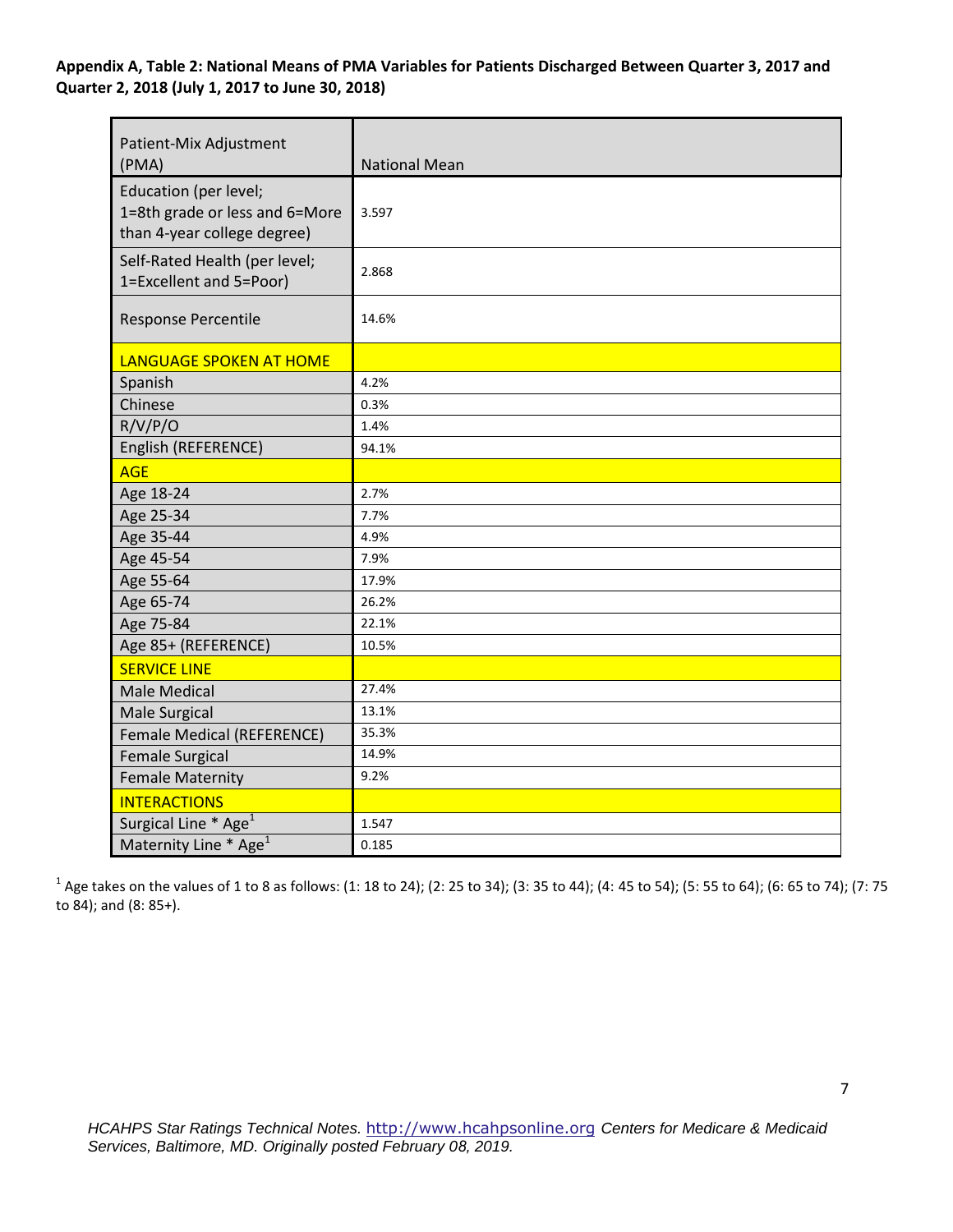**Appendix B: Survey Mode Adjustments of HCAHPS Linear Scores to Adjust to a Reference of Mail Mode (for HCAHPS score adjustments beginning with April 2017 discharges)** 

|                                            | <b>Phone Only</b> | <b>Mixed</b> | <b>Active IVR</b> |
|--------------------------------------------|-------------------|--------------|-------------------|
| <b>HCAHPS Composite Measures</b>           |                   |              |                   |
| <b>Communication with Nurses</b>           | $-0.043$          | $-0.049$     | 0.013             |
| <b>Communication with Doctors</b>          | $-0.020$          | $-0.008$     | 0.036             |
| Responsiveness of Hospital Staff           | $-0.010$          | $-0.055$     | 0.042             |
| <b>Communication about Medicines</b>       | $-0.011$          | $-0.004$     | 0.023             |
| Discharge Information                      | $-0.017$          | $-0.012$     | $-0.016$          |
| <b>Care Transition</b>                     | $-0.024$          | $-0.028$     | 0.009             |
| <b>HCAHPS Individual Items</b>             |                   |              |                   |
| <b>Cleanliness of Hospital Environment</b> | $-0.018$          | $-0.046$     | 0.019             |
| Quietness of Hospital Environment          | $-0.105$          | $-0.080$     | $-0.056$          |
| <b>HCAHPS Global Items</b>                 |                   |              |                   |
| <b>Hospital Rating</b>                     | $-0.166$          | $-0.142$     | 0.079             |
| <b>Recommend the Hospital</b>              | $-0.043$          | $-0.035$     | 0.030             |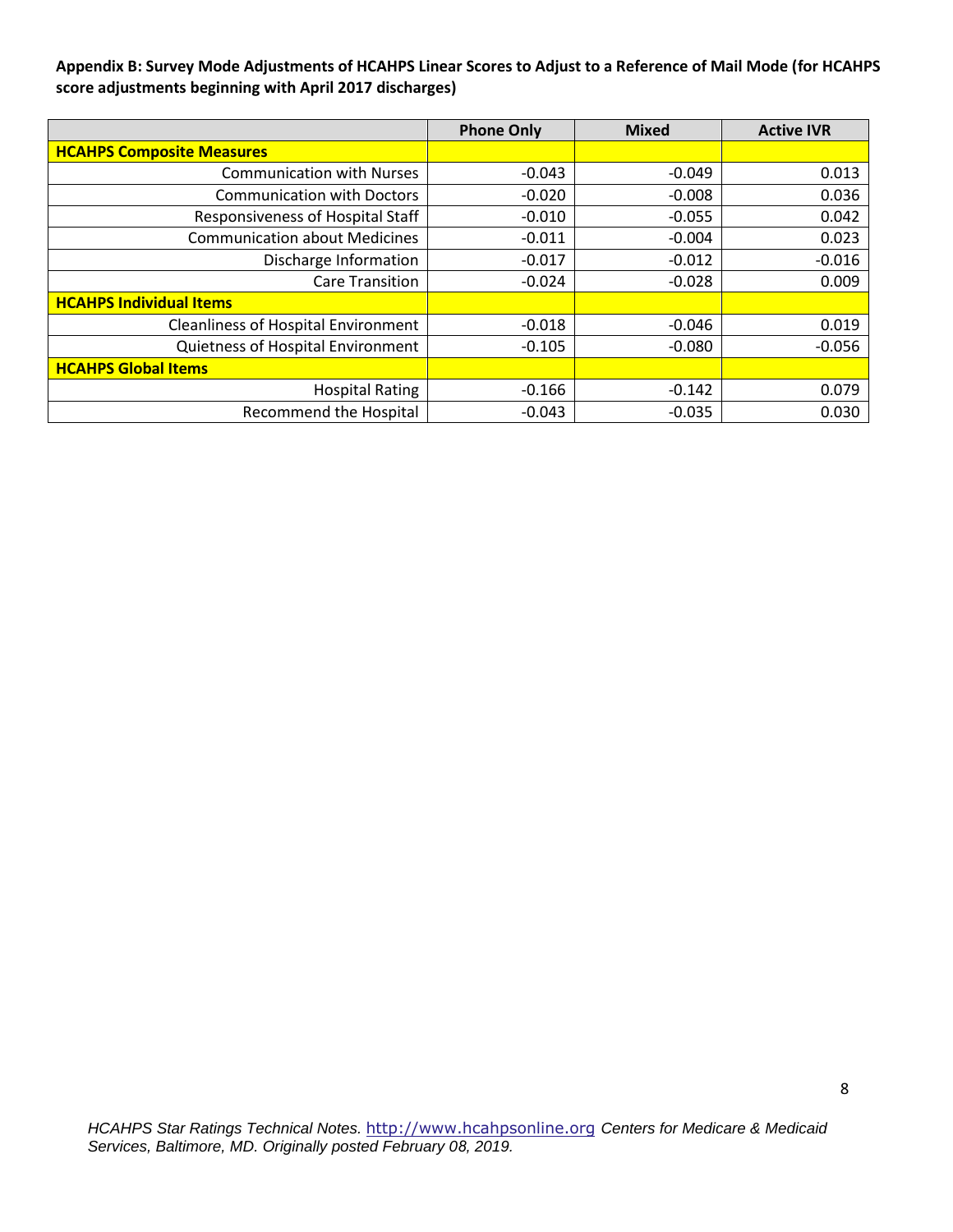**Appendix C: HCAHPS Star Rating Cut Points for Patients Discharged Between Quarter 3, 2017 and Quarter 2, 2018 (July 1, 2017 to June 30, 2018)**

|                                            | 1 Star | 2 Stars                | 3 Stars          | 4 Stars          | 5 Stars   |
|--------------------------------------------|--------|------------------------|------------------|------------------|-----------|
| <b>HCAHPS Composite Measures</b>           |        |                        |                  |                  |           |
| <b>Communication with Nurses</b>           | <86    | $≥86$ to $≤90$         | $≥90$ to <93     | $≥93$ to $<95$   | $\geq$ 95 |
| <b>Communication with Doctors</b>          | < 87   | ≥87 to <90             | ≥90 to <92       | $≥92$ to <95     | $\geq$ 95 |
| Responsiveness of Hospital Staff           | < 78   | $≥78$ to $≤83$         | $≥83$ to $≤87$   | $≥87$ to <91     | $\geq$ 91 |
| <b>Communication about Medicines</b>       | < 72   | $≥72$ to $≤77$         | $≥77$ to $≤81$   | $≥81$ to $≤85$   | $\geq 85$ |
| Discharge Information                      | <80    | $\geq 80$ to $\leq 85$ | ≥85 to <89       | $\geq$ 89 to <92 | $\geq$ 92 |
| <b>Care Transition</b>                     | < 78   | $≥78$ to $≤81$         | $\geq 81$ to <83 | $≥83$ to $≤87$   | $\geq 87$ |
| <b>HCAHPS Individual Items</b>             |        |                        |                  |                  |           |
| <b>Cleanliness of Hospital Environment</b> | <83    | $≥83$ to $<87$         | ≥87 to <91       | $≥91$ to <94     | >94       |
| Quietness of Hospital Environment          | <77    | ≥77 to <81             | $\geq 81$ to <85 | $\geq 85$ to <89 | $\geq 89$ |
| <b>HCAHPS Global Items</b>                 |        |                        |                  |                  |           |
| <b>Hospital Rating</b>                     | < 81   | $\geq 81$ to <85       | ≥85 to <89       | $\geq$ 89 to <93 | $\geq$ 93 |
| <b>Recommend the Hospital</b>              | < 81   | $\geq 81$ to $\leq 86$ | ≥86 to <91       | $≥91$ to <95     | $\geq$ 95 |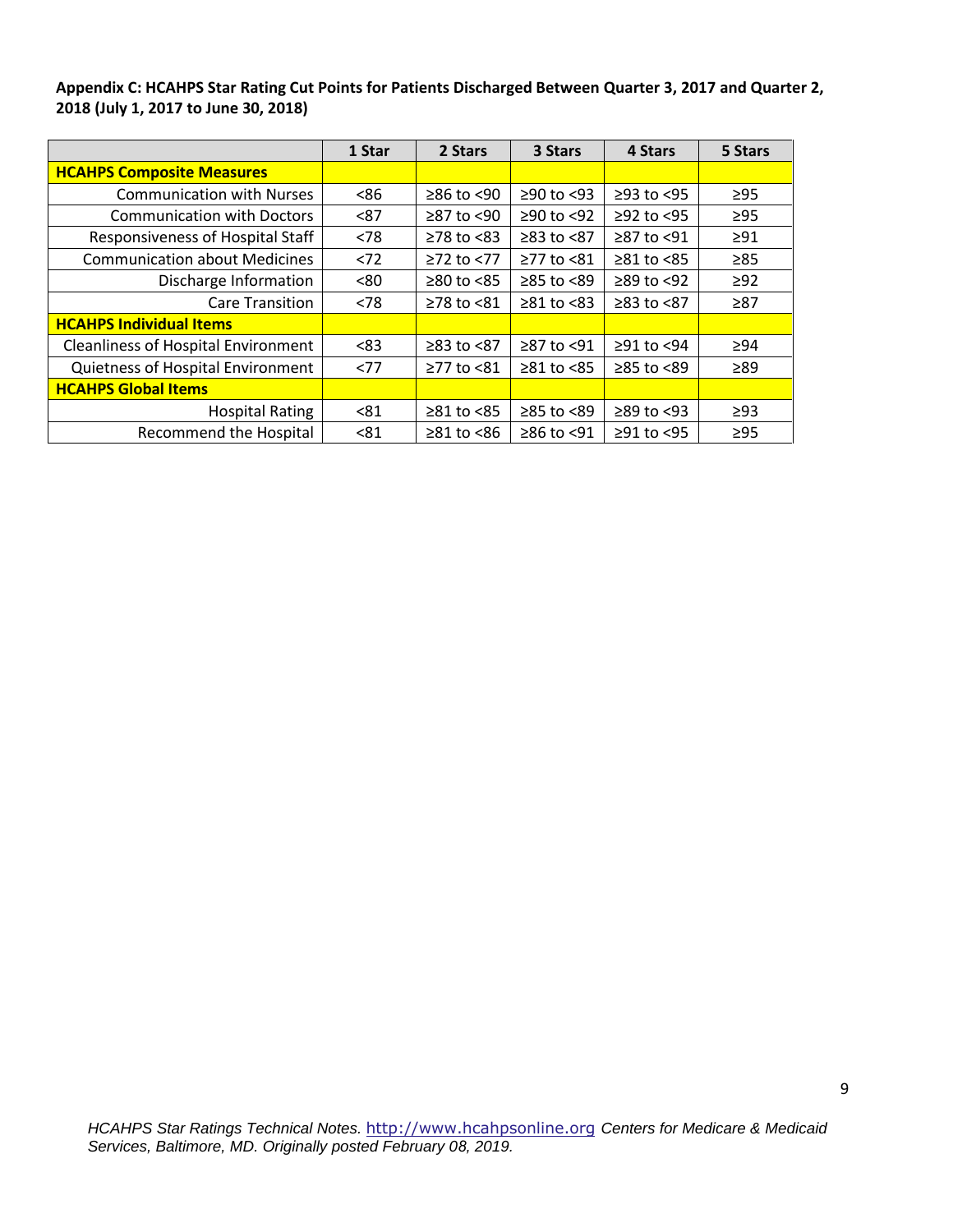## **Appendix D: Individual Measure Star Assignment Process**

Below are detailed steps of the clustering method to develop individual measure stars. For each measure, the clustering method does the following:

- 1. Produces the individual measure distance matrix.
- 2. Groups the measure scores into an initial set of clusters.
- 3. Selects the final set of clusters.

## **1. Produce the individual measure distance matrix.**

For each pair of hospital j and k (j>=k) among the n hospitals with measure score data, compute the Euclidian distance of their measure scores (e.g., the absolute value of the difference between the two measure scores). Enter this distance in row j and column k of a distance matrix with n rows and n columns. This matrix can be produced using the DISTANCE procedure in SAS as follows:

proc distance data=inclusterdat out=distancedat method=Euclid;

```
var interval(measure_score);
   id CCN;
run;
```
In the above code, the input data set, *inclusterdat,* is the list of hospitals with scores for a particular measure. Each record has a unique identifier, CCN. The option *method=Euclid* specifies that distances between hospital measure scores should be based on Euclidean distance. The input data contain a variable called *measure\_score.* In the *var* call, the parentheses around *measure\_score* indicate that *measure\_score* is considered to be an interval or numeric variable. The distances computed by this code are stored to an output data set called *distancedat.* 

## **2. Create a tree of cluster assignments.**

The distance matrix calculated in Step 1 is the input to the clustering procedure. The stored distance algorithm is implemented to compute cluster assignments. The following process is implemented by using the CLUSTER procedure in SAS:

- a. The input measure score distances are squared.
- b. The clusters are initialized by assigning each hospital to its own cluster.
- c. In order to determine which pair of clusters to merge, Ward's minimum variance method is used to separate the variance of the measure scores into within-cluster and between-cluster sum of squares components.
- d. From the existing clusters, two clusters will be selected for merging to minimize the within-cluster sum of squares over all possible sets of clusters that might result from a merge.
- e. Steps b and c are repeated to reduce the number of clusters by one until a single cluster containing all hospitals results.

The result is a data set that contains a tree-like structure of cluster assignments, from which any number of clusters between 1 and the number of hospital measure scores could be computed. The SAS code for implementing these steps is:

proc cluster data=distancedat method=ward outtree=treedat noprint;

id CCN;

run;